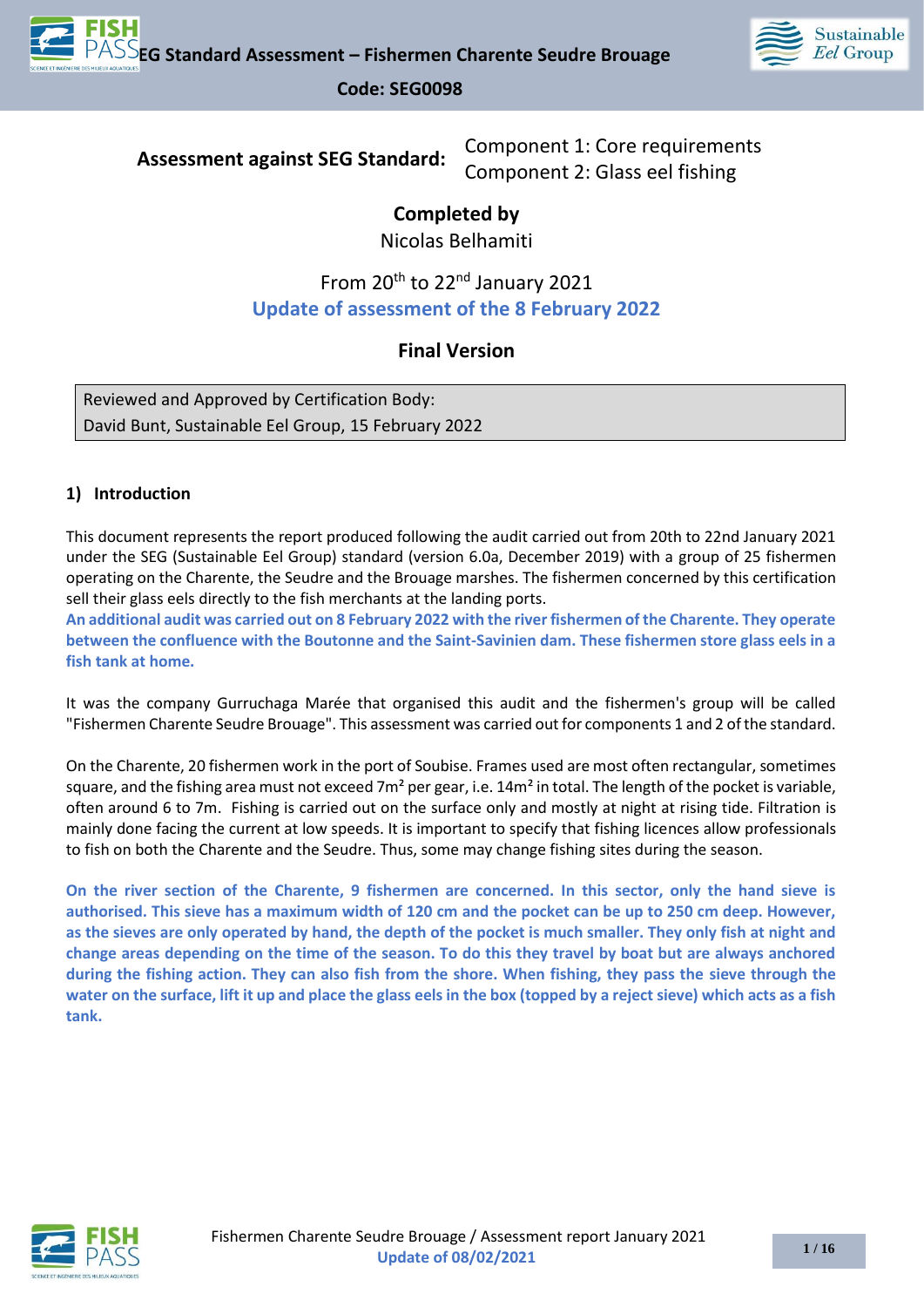



*Figure 1: Example of a sieve used by river fishermen in the Charente (Saint Savinien)*

On the Seudre, 3 fishermen work only on this site, between the Tremblade and the port of l'Eguille. Fishing is carried out exclusively at night and at rising tide. The fishing area of the gear is also  $7m<sup>2</sup>$  maximum for a net length of 6 to 7m. Fishing in this sector is carried out only at night and mainly in front of the current at rising tide. Filtration is done with the help of the motorization of the boat at low speed. As previously mentioned, some fishermen operate both on the Seudre and the Charente.

In the Brouage marsh area, 1 fisherman works in the Havre de Brouage. He uses a fishing technique without motorization while remaining anchored on a mooring buoy. The frame used is square (1.2m x 1.2m) with a 4m long net. The nets filter only the current formed by the tide.

During boarding on the Seudre and Charente rivers, it was observed that some fishermen were not fully spinning the net, as can happen on the Sèvre Niortaise. These fishermen are not necessarily part of the SEG list, but care should be taken to ensure that SEG fishermen are spinning the entire pocket throughout the fishing season.

**26 fishermen** are concerned by the audit. Applying the sampling regime prescribed in the SEG Assurance system, 6 fishermen were audited. **For the additional audit on the river Charente, 9 fishermen are concerned and therefore 3 fishermen have been audited. In addition to these fishermen in a new sector, 6 fishermen on the Seudre and one fisherman on Brouage were added to the certificate in 2022.**

| <b>NAME</b>        | <b>FIRST NAME</b> | <b>AREA</b>         | <b>NAME</b>    | <b>FIRST NAME</b> | <b>AREA</b>           |
|--------------------|-------------------|---------------------|----------------|-------------------|-----------------------|
| <b>BAUSMAYER</b>   | <b>STEVE</b>      | <b>CHARENTE MAR</b> | <b>PRIERE</b>  | <b>PHILIPPE</b>   | <b>SAINT SAVINIEN</b> |
| <b>BON</b>         | <b>JORIS</b>      | <b>CHARENTE MAR</b> | <b>MARCOU</b>  | <b>DOMINIQUE</b>  | <b>SAINT SAVINIEN</b> |
| <b>CHOTARD</b>     | <b>YVES</b>       | <b>CHARENTE MAR</b> | <b>MARTIN</b>  | <b>OLIVIER</b>    | <b>SAINT SAVINIEN</b> |
| <b>COMPERE</b>     | <b>SEBASTIEN</b>  | <b>CHARENTE MAR</b> | <b>MARTIN</b>  | <b>MELANIE</b>    | <b>SAINT SAVINIEN</b> |
| <b>GRAS</b>        | <b>FABIEN</b>     | <b>CHARENTE MAR</b> | <b>DUZON</b>   | <b>BERNARD</b>    | <b>SAINT SAVINIEN</b> |
| <b>GRENON</b>      | <b>MAXIME</b>     | <b>CHARENTE MAR</b> | <b>DUZON</b>   | <b>DOMINIQUE</b>  | <b>SAINT SAVINIEN</b> |
| <b>HELLEUX</b>     | <b>SYLVAIN</b>    | <b>CHARENTE MAR</b> | <b>REGRET</b>  | <b>GUILLAUME</b>  | <b>SAINT SAVINIEN</b> |
| LE FLOCH           | <b>PATRICK</b>    | <b>CHARENTE MAR</b> | <b>BOUFFET</b> | <b>PATRICK</b>    | <b>SAINT SAVINIEN</b> |
| <b>MAINGUENEAU</b> | <b>JEAN-PAUL</b>  | <b>CHARENTE MAR</b> | <b>BOUFFET</b> | <b>MICHEL</b>     | <b>SAINT SAVINIEN</b> |
| <b>MASSE</b>       | <b>ROMUALD</b>    | <b>CHARENTE MAR</b> | <b>BARRAU</b>  | <b>HERVE</b>      | <b>SEUDRE</b>         |

The following fishermen are concerned for this assessment:

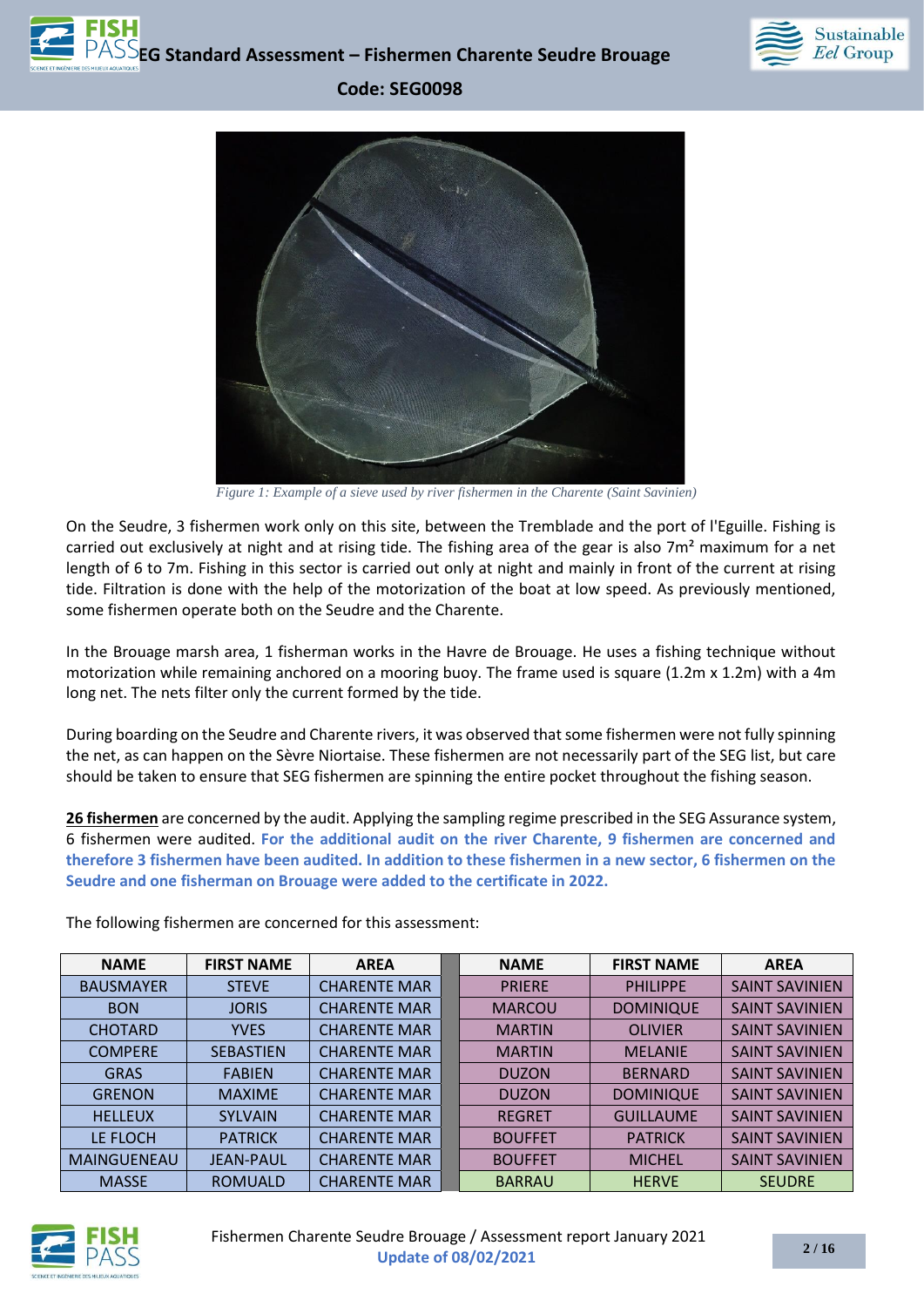

| <b>MAINGAUD</b>  | <b>EMMANUEL</b>  | <b>CHARENTE MAR</b> | <b>BARRAU</b>    | <b>LIONEL</b>      | <b>SEUDRE</b>  |
|------------------|------------------|---------------------|------------------|--------------------|----------------|
| <b>MASSON</b>    | <b>KYLIAN</b>    | <b>CHARENTE MAR</b> | <b>PAILLE</b>    | <b>SEBASTIEN</b>   | <b>SEUDRE</b>  |
| <b>MERIGNANT</b> | <b>THIERRY</b>   | <b>CHARENTE MAR</b> | <b>PAILLE</b>    | <b>ANTHONY</b>     | <b>SEUDRE</b>  |
| <b>MICHEAU</b>   | <b>PHILIPPE</b>  | <b>CHARENTE MAR</b> | <b>BLANCHARD</b> | <b>JEAN-PIERRE</b> | <b>SEUDRE</b>  |
| <b>MORLON</b>    | <b>JEAN-PAUL</b> | <b>CHARENTE MAR</b> | <b>JOURDAIN</b>  | <b>ANTOINE</b>     | <b>SEUDRE</b>  |
| <b>RIVIERE</b>   | <b>ALEXANDRE</b> | <b>CHARENTE MAR</b> | <b>BOULE</b>     | <b>PATRICK</b>     | <b>SEUDRE</b>  |
| <b>ROUSSEAU</b>  | <b>ROMAIN</b>    | <b>CHARENTE MAR</b> | <b>RENOUX</b>    | <b>DAMIEN</b>      | <b>SEUDRE</b>  |
| <b>TARDY</b>     | <b>FRANCOIS</b>  | <b>CHARENTE MAR</b> | <b>JACOB</b>     | <b>EMMANUEL</b>    | <b>SEUDRE</b>  |
| <b>THOMAS</b>    | <b>FREDERC</b>   | <b>CHARENTE MAR</b> | <b>RUSSO</b>     | <b>PHILLIPPE</b>   | <b>SEUDRE</b>  |
| <b>THOMAS</b>    | <b>LUDOVIC</b>   | <b>CHARENTE MAR</b> | <b>MORIN</b>     | <b>MICHEL</b>      | <b>BROUAGE</b> |
| <b>CLAVEAU</b>   | <b>DYLAN</b>     | <b>CHARENTE MAR</b> | <b>RIVIERE</b>   | <b>ALEXANDRE</b>   | <b>BROUAGE</b> |

#### **2) The assessment**

The evaluator was Nicolas Belhamiti from the Fish-Pass design office. The visit took place from 20th to 22nd January 2021. The fishermen audited were the following:

- Barrau Lionel and Maingeneau Jean-Paul at the port of l'Eguille on the Seudre on the evening tide of January 20th.
- Compere Sébastien, Bon Joris and Massé Romuald at the Port of Soubise on the Charente River during the morning tide of January 21st.
- Morin Michel on the Havre de Brouage during the evening tide of the January 21st.

**For the audit of 8 February 2022, 3 fishermen were audited:**

- **Mr Bouffet Patrick and Mr Michel at Pont de l'Houmée in the commune of Bords.**
- **Mr Martin Olivier at the Carillon in the commune of Bords.**

#### **3) Client Contact Details**

The company Gurruchaga Marée requested this audit. The resource person is therefore the head office of this structure as well as the collector of the sector.

| Name/Compagny         | Gurruchaga Marée / AGUERRE Bruno |
|-----------------------|----------------------------------|
| <b>Postal address</b> | 88 route de la corniche          |
|                       | 64700 Hendaye                    |
| email address         | gurrumaree@wanadoo.fr            |
| <b>Phone number</b>   | 06 12 42 95 37                   |

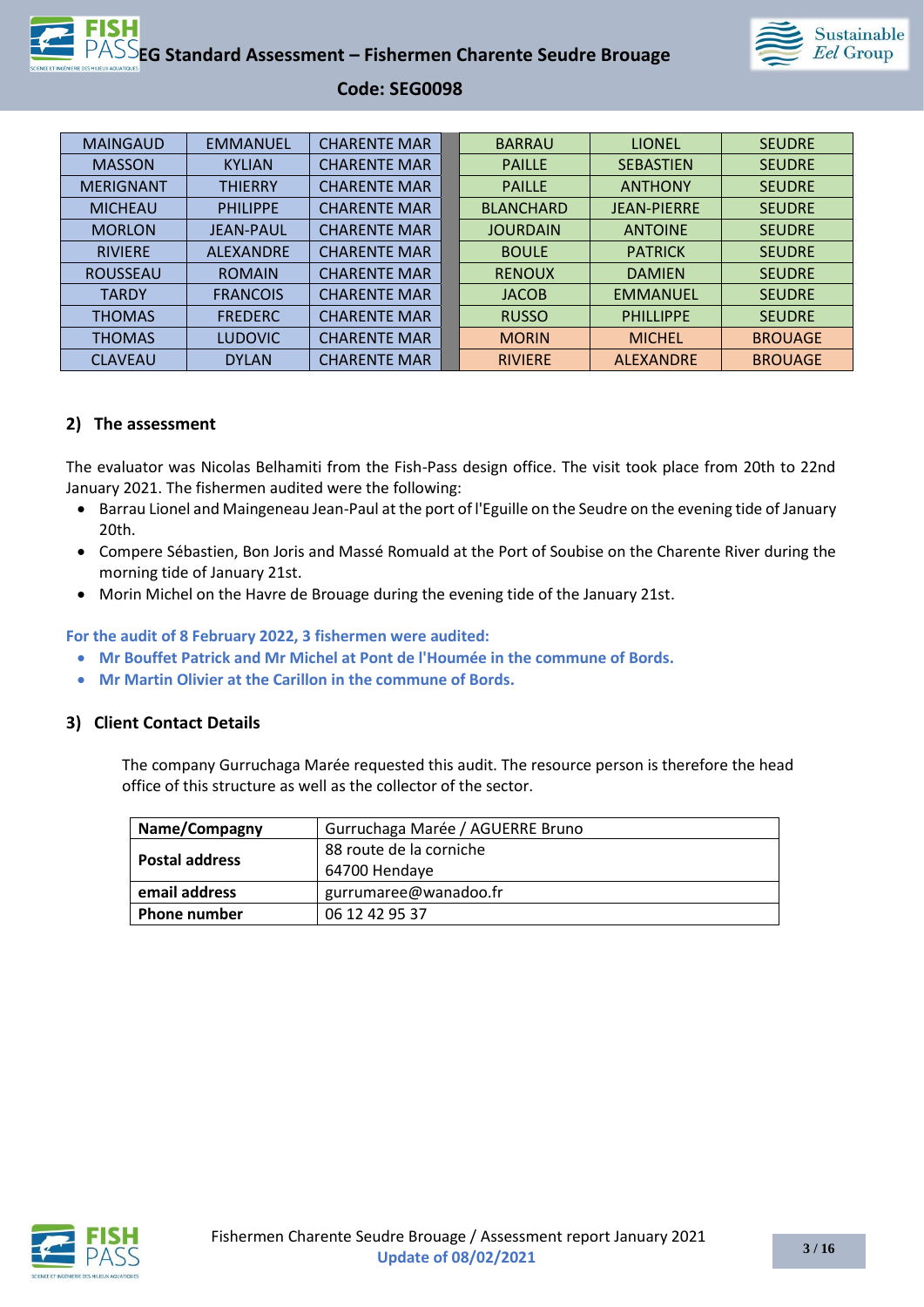

### **4) Results of the assessment**

The outcome of this assessment is as follows:

| <b>Component 1: General Requirements</b>                             | Auditor's<br>findings | Weighting | Score |
|----------------------------------------------------------------------|-----------------------|-----------|-------|
| 1.1 Commitment to Legality                                           | Responsible           |           | 1     |
| 1.2 Contribution to eel conservation projects (bonus)                | N/A                   | N/A       | N/A   |
| 1.3 The organisation trades in certified responsibly sourced<br>eels | N/A                   | N/A       | N/A   |
| 1.4 Traceability:                                                    |                       |           |       |
| Incoming products, separation and segregation<br>1.4.1               | Responsible           |           |       |
| Outgoing products<br>1.4.2                                           | Responsible           |           |       |
| Record keeping and documentation<br>1.4.3                            | Responsible           |           |       |
| Biosecurity & welfare - Biosecurity measures are<br>1.5.1<br>adopted | Responsible           |           |       |
|                                                                      | Total                 | 5         | 5     |
| <b>Percentage Responsibility Score:</b><br>100%                      |                       |           |       |

**Finding**: The fishery with a score of 100% meets the generic requirements and can be considered **responsible** for this component.

| <b>Component 2: Glass eel fishing</b>                                                                                             | Auditor's<br>findings | Weighting      | Score    |
|-----------------------------------------------------------------------------------------------------------------------------------|-----------------------|----------------|----------|
| 2.1 Eel fishing is in a catchment that is meeting its<br>escapement targets                                                       | Aspiring              | 2              | O        |
| 2.2 There<br>is good<br>progress with the applicant's<br>responsibilities in the eel management plan for the river<br>or district | <b>Aspiring</b>       | 2              |          |
| 2.3 The fishery is well managed                                                                                                   | Responsible           | 1              | 1        |
| 2.4 Mortality during fishing is minimised                                                                                         | Aspiring              | $\overline{2}$ | $\Omega$ |
| 2.5 The fishery has negligible impacts on by-catch species                                                                        | Aspiring              | 1              | 0        |
| 2.6 The fishery has negligible impacts on rare or other<br>protected species                                                      | Responsible           | 1              |          |
| 2.7 The fishery has negligible impacts on habitats                                                                                | Responsible           |                |          |
| 2.8 Transport                                                                                                                     | Responsible           |                | 1        |
| 2.9 Bonus score: fishermen donate a proportion of their<br>catch for a local positive contribution                                | N/A                   | N/A            | N/A      |
|                                                                                                                                   | Total                 | 11             | 4        |
| <b>Percentage Responsibility Score:</b>                                                                                           |                       | 36%            |          |

Finding: With a score of 36%, the fishery don't meet the requirements of component 2 for elver fishing and is considered **as aspiring** under the SEG standard. **However, this downgrading is due to a national demand for increased quotas and not to fishing practices.**

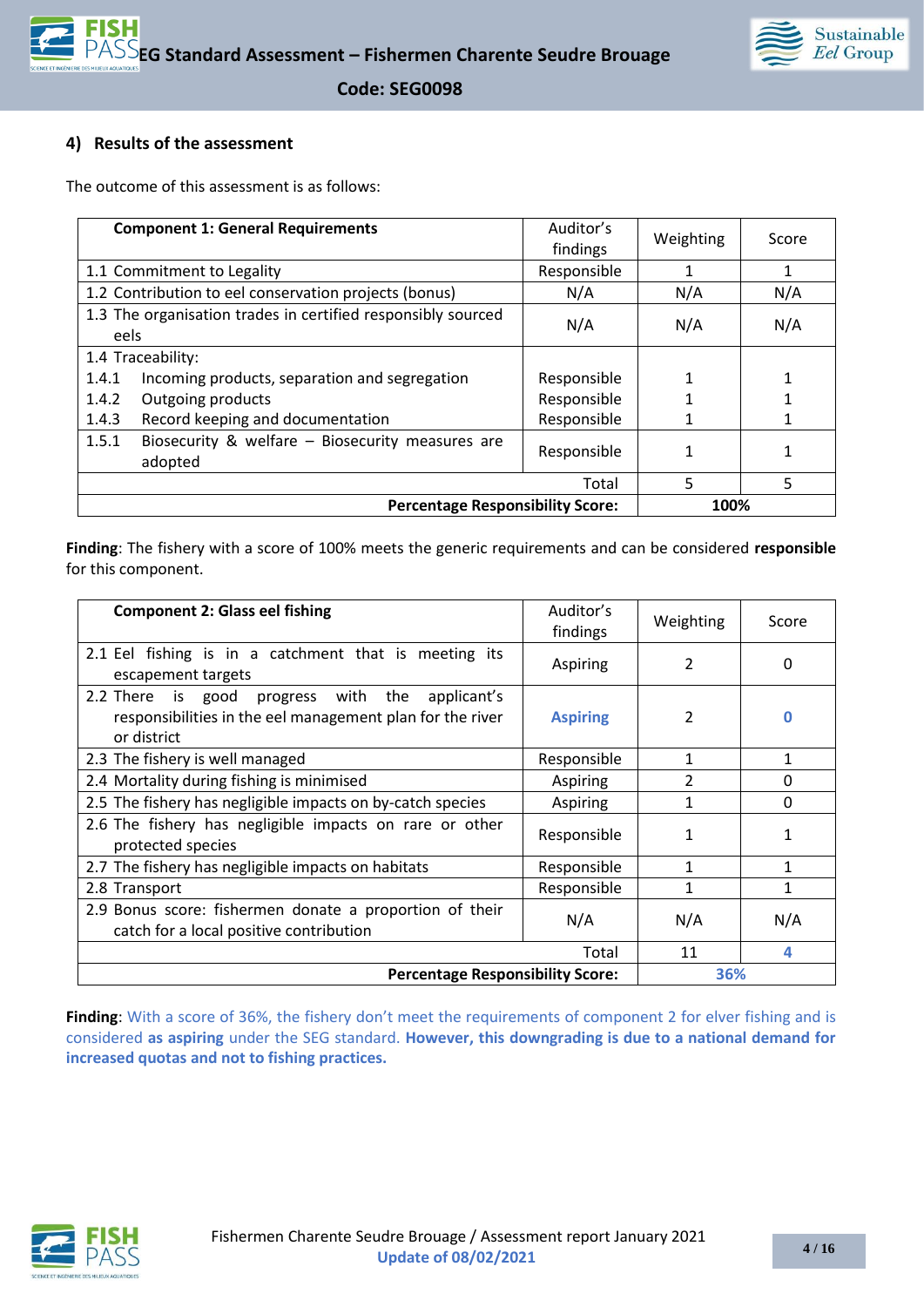

#### **Summary of assessment and scoring**

| Component    | <b>Not Met</b>                     | <b>Aspiring</b> | Responsible |
|--------------|------------------------------------|-----------------|-------------|
|              |                                    |                 |             |
|              |                                    |                 |             |
| <b>Total</b> |                                    |                 |             |
|              | <b>Total Responsibility Score:</b> | $= 9/16$        | 56%         |

#### **Summary finding:**

With a score on the responsibility criteria of **56%**, the fishery has reached the level required to be considered **responsible** and meets the criteria for **certification by the SEG standard**.

#### **5) Recommendations:**

Fish-Pass makes the following recommendations in relation to the **Charente maritime, Charente freshwater (Saint Savinien),** the Seudre and the Brouage marshes fishery:

- 1. With an overall responsibility score of **56%**, the fishery has reached the level required to be considered **responsible** and meets the criteria for **certification for the SEG standard**. However, we recommend that this certificate is only issued if the following pre-requisite is met:
	- a. Fishermen will have to sign a paper certifying that they are going to fully immerse the net for the entire duration of the fishing hauls.
- 2. The fishery should consider how to make a positive contribution to eel conservation projects (criteria 1.2 and 2.9) and implement them by the next evaluation.
- 3. **Criterion 2.2: In view of the current context, the fragility of this resource and the recent ICES advice to close all eel fisheries, the representative bodies of professional glass eel fishermen should not request an increase in the annual quota. Fishermen wishing to engage in a sustainable exploitation of this resource must ensure that their representatives do not make such a request and follow the advice of scientists (most often recommending a reduction in the quota).**
- 4. A possible biosecurity issue (criterion 1.5) is present with fishermen being able to fish both on the Seudre and the Charente during the same fishing season. For the fishermen concerned, great care will have to be taken to clean the sieves after each fishing trip and to let them dry well when changing fishing sectors.
- 5. With regard to criterion 2.4, several things can be improved in order to obtain the criterion of responsibility:
	- a. Reduce fishing time to always stay below 20 minutes.
	- b. Reduce fishing speed to stay below 1 knot.
	- c. Always keep elvers in a water tank, preferably with bubbling and/or recirculating water.
	- d. Keep a mortality logbook on board the boat. This logbook can be filled out at the end of the tide to indicate the number of dead or dying glass eels that have left the tank.
	- e. **The Saint Savinien fishermen have a fish tank at home which they use to store glass eels for at least 48 hours. However, for the majority, no mortality monitoring is carried out on these tanks. We recommend that, starting this year, fishermen keep a logbook of home mortalities that they can provide to the auditor during the control audit. Mortality should be linked to a period and a quantity of glass eels caught (fishing log). For greater legibility, it is preferable that the elver releases during sales are also indicated. An exemple :**

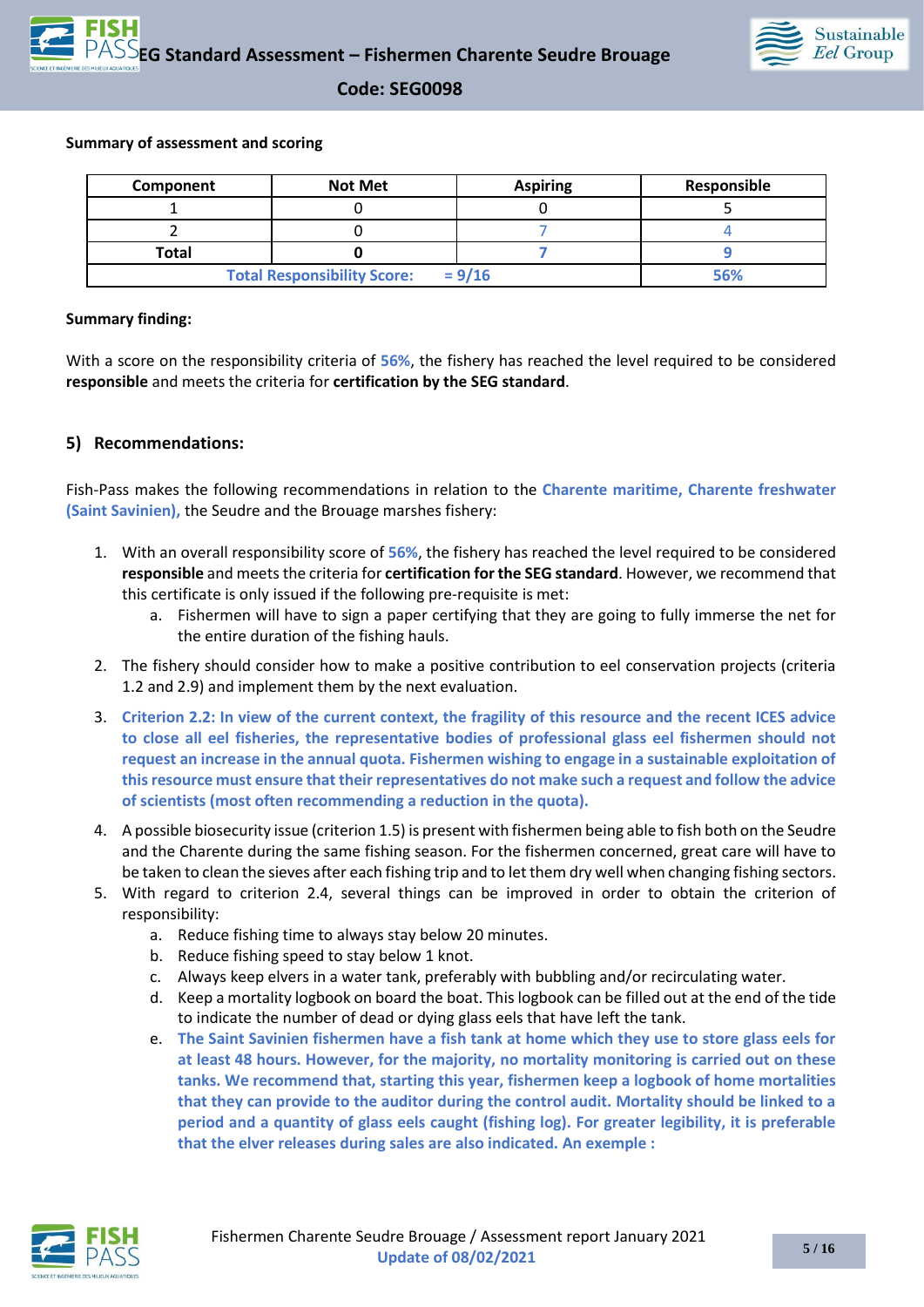



| <b>Date</b> | <b>Quantity added</b><br>to the tank (g) | Mortality (g) or<br><b>Number of individuals</b><br>(N) | <b>Quantity</b><br>leaving the fish<br>tank(g) |
|-------------|------------------------------------------|---------------------------------------------------------|------------------------------------------------|
| 04/01/2021  | 1890                                     |                                                         |                                                |
| 05/01/2021  | 910                                      | 10                                                      |                                                |
| 06/01/2021  |                                          |                                                         |                                                |
| 07/01/2021  | 500                                      | 20                                                      |                                                |
| 08/01/2021  |                                          |                                                         | 3260                                           |

**The exit weight may not necessarily correspond to the weight fished + mortality. This may be due to weight loss and weighing accuracy.**

- 6. With regard to criterion 2.5, by-catches or glass eels may remain trapped for several hauls in the nets. Fishermen should take care to remove all fish present when emptying the pockets between each haul.
- 7. We recommend testing with indigo carmine during the control audit. The lesions taken into account remain to be defined but this system would allow us to judge whether the practices are in accordance with the SEG standard, despite the excessively high speeds observed.

#### **6) Next Audit**

| Question     | <b>Performance of the Client at Audit</b>                                                                                                                | <b>Yes</b>                   | <b>No</b> |
|--------------|----------------------------------------------------------------------------------------------------------------------------------------------------------|------------------------------|-----------|
| $\mathbf{1}$ | Has the client been part of any external investigation<br>which may be of concern to SEG AND/OR been<br>suspended from any other certification standard? | Enhanced<br>Surveillance     | Go to Q2  |
| 2            | Has the client received a borderline pass for a<br>Component in its previous audit?                                                                      | Enhanced<br>Surveillance     | Go to Q3  |
| 3            | Does the client only buy and sell product (does not<br>physically handle it?)                                                                            | Minimum<br>Surveillance      | Go to Q4  |
|              | All other scenarios                                                                                                                                      | <b>Standard Surveillance</b> |           |

|                                 | <b>Certification</b><br><b>Audit</b> | Year 1        | Year 2               | Year 3        | Year 4<br><b>Recertification</b><br>Audit |
|---------------------------------|--------------------------------------|---------------|----------------------|---------------|-------------------------------------------|
| Minimum<br>Surveillance         | On-Site Audit                        | No Audit      | Remote Audit         | No Audit      | On-Site Audit                             |
| <b>Standard</b><br>Surveillance | <b>On-Site Audit</b>                 | No Audit      | <b>On-Site Audit</b> | No Audit      | <b>On-Site Audit</b>                      |
| Enhanced<br>Surveillance        | On-Site Audit                        | On-Site Audit | On-Site Audit        | On-Site Audit | On-Site Audit                             |

**Standard monitoring is recommended. The next Audit should be scheduled for January 2023. During the next audit, it will not be necessary to embark for the fishermen of Saint Savinien, but a carmine blue test must be carried out.**

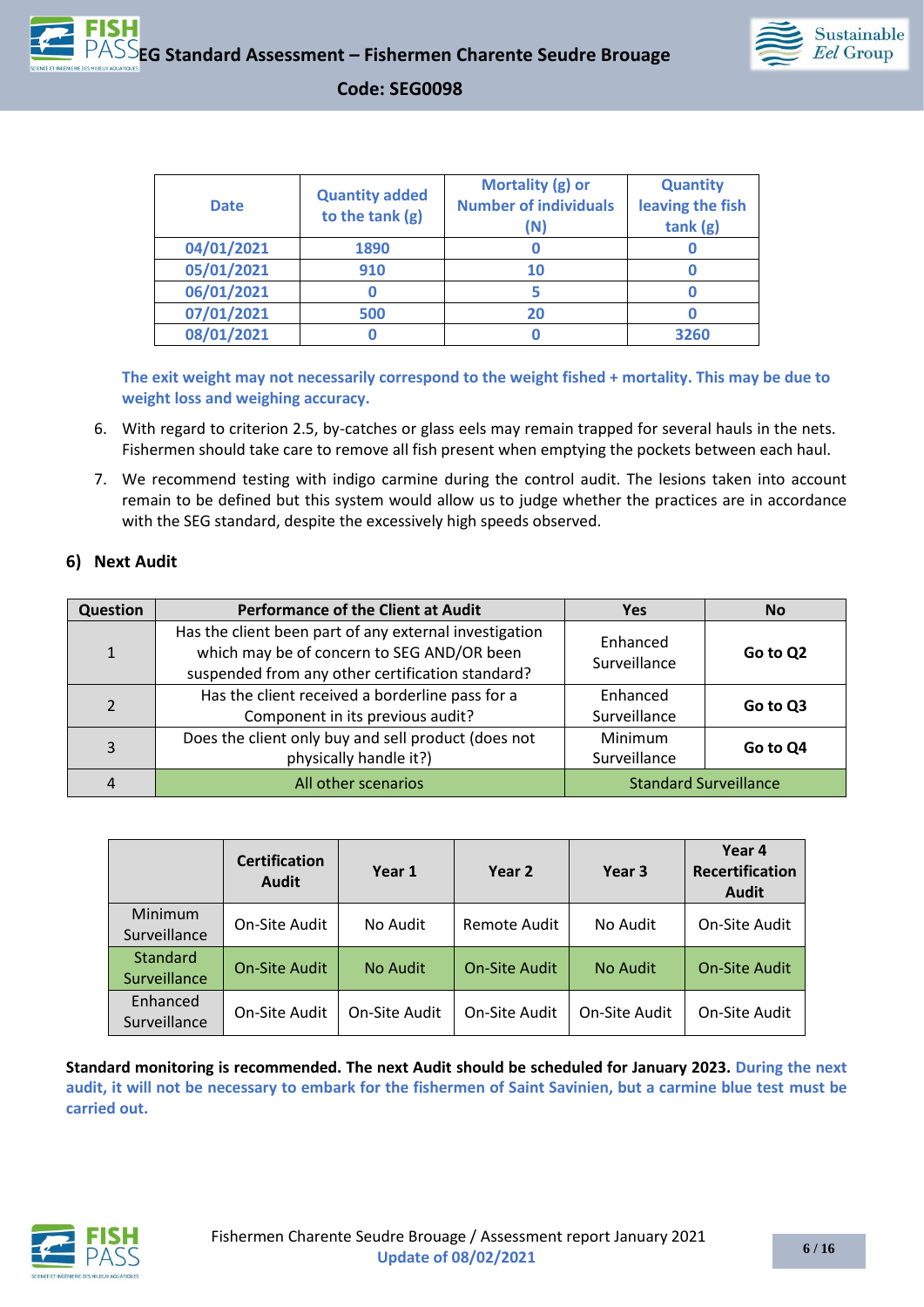

### **7) The Assessment**

The tables below give the outcomes of the assessment against each of the criteria of Components 1 and 2 of the standard, providing a rationale for the scores given above.

| Component 1 – Generic requirements (Weighting : 1 for each criterion) |                                                                                                                                                                                                                                                                                                                                              |  |  |
|-----------------------------------------------------------------------|----------------------------------------------------------------------------------------------------------------------------------------------------------------------------------------------------------------------------------------------------------------------------------------------------------------------------------------------|--|--|
| <b>Criterion 1.1: Commitment to legality</b>                          |                                                                                                                                                                                                                                                                                                                                              |  |  |
| <b>Responsible</b><br>indicators                                      | For at least the past two years: the organisation has not been found guilty for any<br>offences relating to eel fishing or trading.                                                                                                                                                                                                          |  |  |
| <b>Aspiring indicators</b>                                            | For at least the past 12 months: the organisation has not been found guilty for any<br>offences relating to eel fishing or trading.                                                                                                                                                                                                          |  |  |
| <b>Discussion</b>                                                     | The six initial fishermen and the three fishermen audited in the Saint Savinien sector<br>have no current or recent judicial investigations. In addition, all fishermen sign an<br>agreement certifying that they respect the conditions of the ESG standard, which<br>includes a commitment to legality.<br>The criterion is therefore met. |  |  |
| Score                                                                 | Responsible                                                                                                                                                                                                                                                                                                                                  |  |  |

|                                         | Criterion 1.2: Contribution to Eel Conservation Projects. (Optional bonus score) (The intention is for this<br>to be mandatory from summer 2020)                                                                                                                                                                    |  |  |  |  |
|-----------------------------------------|---------------------------------------------------------------------------------------------------------------------------------------------------------------------------------------------------------------------------------------------------------------------------------------------------------------------|--|--|--|--|
| <b>Responsible</b><br><b>indicators</b> | The organisation donates at least 2% of its profits or at least 20% of its corporate responsibility<br>programme to projects that make a positive contribution to eel conservation or population<br>enhancement, such as Eel Stewardship Funds, River Restoration projects, conservation and<br>education projects. |  |  |  |  |
| <b>Aspiring</b><br>indicators           | The organisation donates $1 - 1.99\%$ of its profits or 10 - 20% of its corporate responsibility<br>programme to projects that make a positive contribution to eel conservation or population<br>enhancement, such as Eel Stewardship Funds, River Restoration projects, conservation and<br>education projects.    |  |  |  |  |
| <b>Discussion</b>                       | N/A                                                                                                                                                                                                                                                                                                                 |  |  |  |  |
| Score                                   | N/A                                                                                                                                                                                                                                                                                                                 |  |  |  |  |

|                                         | Criterion 1.3: The organisation trades in certified responsibly sourced eel                                                                                                                                          |  |  |  |  |
|-----------------------------------------|----------------------------------------------------------------------------------------------------------------------------------------------------------------------------------------------------------------------|--|--|--|--|
| <b>Responsible</b><br><b>indicators</b> | The organisation trades in at least 50% (by number) of certified responsibly sourced eel and<br>has the documentation to demonstrate that.                                                                           |  |  |  |  |
| <b>Aspiring</b><br>indicators           | The organisation trades in $10 - 49.9\%$ (by number) of certified responsibly sourced eel and<br>has the documentation to demonstrate that.                                                                          |  |  |  |  |
| <b>Discussion</b>                       | The initial and complementary audit only concerns fishermen who have not yet been<br>certified by SEG and who therefore do not yet market certified eels. They are therefore not<br>yet concerned by this criterion. |  |  |  |  |
| Score                                   | N/A                                                                                                                                                                                                                  |  |  |  |  |

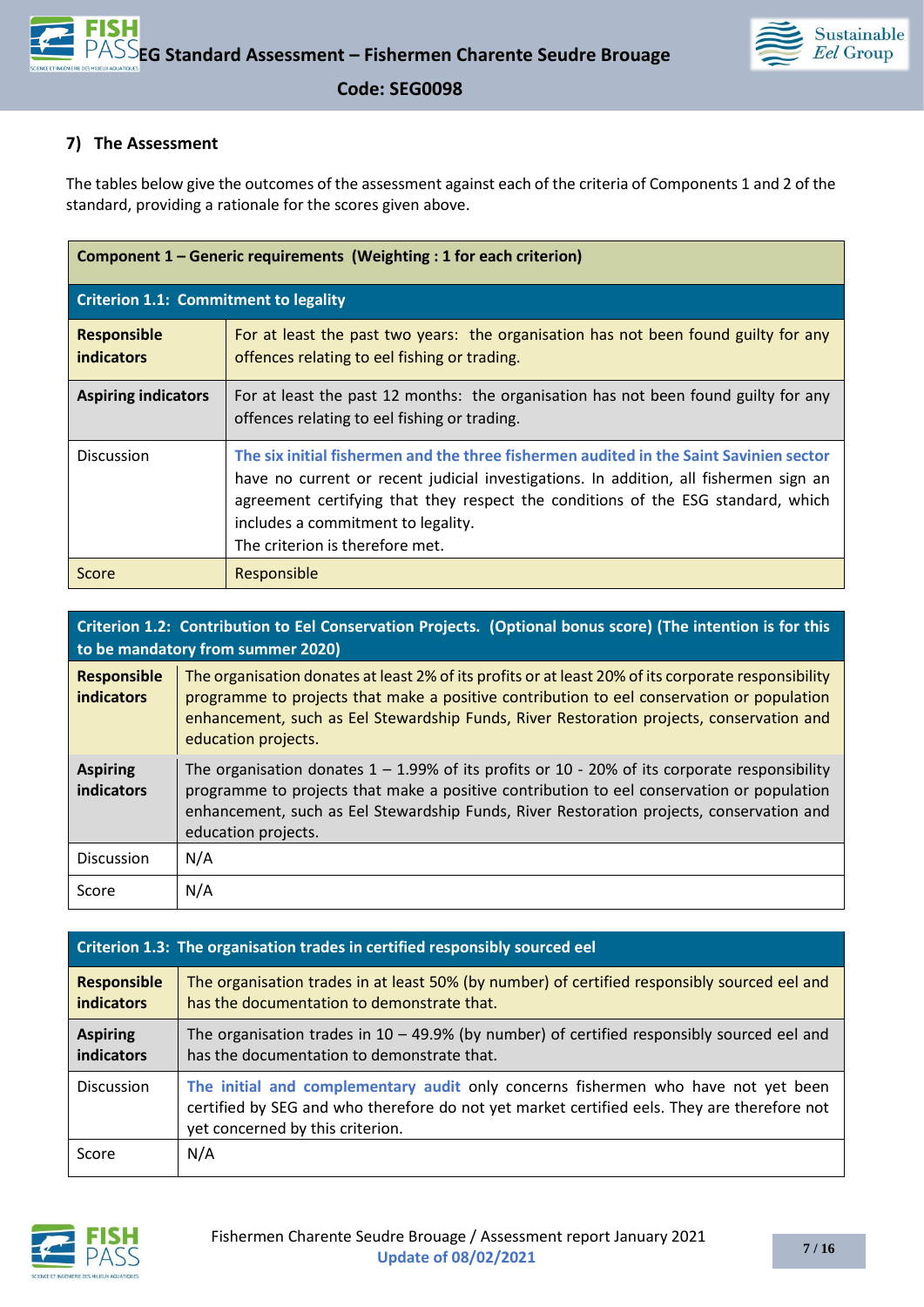

| <b>Criterion 1.4: Traceability</b>      |                                                                                                                                                                                                                                                                                                                                                                                                                                                                                                                                                                                                      |  |
|-----------------------------------------|------------------------------------------------------------------------------------------------------------------------------------------------------------------------------------------------------------------------------------------------------------------------------------------------------------------------------------------------------------------------------------------------------------------------------------------------------------------------------------------------------------------------------------------------------------------------------------------------------|--|
|                                         | 1.4.1: Traceability - Incoming product, separation and segregation                                                                                                                                                                                                                                                                                                                                                                                                                                                                                                                                   |  |
| <b>Responsible</b><br><b>indicators</b> | • Certified and uncertified eel products can be clearly and easily traced back to their source.<br>. Where a fishery or buyer, an electronic tele-declaration system is used.<br>• It operates a clear system which ensures that the product remains separated at all stages<br>from arrival to dispatch from non-certified eel products.<br>• The organisation ensures that any products wishing to make a claim as certified do not<br>contain any non-certified eel-based ingredients.<br>• If resolved through mass- or number- balance calculations, the margin of error does not<br>exceed 2%. |  |
| <b>Aspiring</b><br>indicators           | • Certified and uncertified eel products can be traced back to their source.<br>• If segregation is not possible, there are clear and auditable records of the numbers of<br>certified and uncertified eels entering the organisation at each facility.<br>. It can demonstrate through auditable records that the number of certified eels exiting the<br>organisation in a ear did not exceed the number that entered.<br>• If resolved through mass- or number- balance calculations, the margin of error does not<br>exceed 5% or if a farm, the 2800 pieces per 1 kg of glass eels is applied.  |  |
| <b>Discussion</b>                       | All the fishermen audited use the electronic declaration system. This system enables them to<br>declare their catches via sms directly to the departmental fisheries committee. A<br>computerised database makes it possible to track the fishermen's quota finely and to avoid<br>exceeding the authorised quotas.<br>Each day's fishing is also declared on paper via fishing forms in 3 copies: 1 for the<br>administration (France Agrimer), 1 for the wholesaler and the last one is kept by the<br>fisherman.<br>This criterion has therefore been met                                         |  |
| Score                                   | Responsible                                                                                                                                                                                                                                                                                                                                                                                                                                                                                                                                                                                          |  |

| 1.4.2: Traceability - Outgoing product  |                                                                                                                                                                                                                                                                                                                                                                                                                                                                                                                                                                                                                                                                           |
|-----------------------------------------|---------------------------------------------------------------------------------------------------------------------------------------------------------------------------------------------------------------------------------------------------------------------------------------------------------------------------------------------------------------------------------------------------------------------------------------------------------------------------------------------------------------------------------------------------------------------------------------------------------------------------------------------------------------------------|
| <b>Responsible</b><br><b>indicators</b> | • Where a fishery or buyer, an electronic tele-declaration system is used<br>• Documentation is well maintained with a maximum of 2% error in the following:<br>• The organisation correctly uses batch-coding for labelling certified product, which can be on<br>the packaging for the product, or included in the documentation (e.g. invoice) with the<br>assignment<br>• All product to be sold as certified by an organisation is accompanied by an invoice which<br>meets the following criteria:<br>Includes an appropriate batch code<br>$\blacksquare$<br>Includes a record of the quantity (no. & weight) of product and to whom it was sold<br>$\blacksquare$ |
| <b>Aspiring</b><br>indicators           | Documentation is well maintained. If resolved through mass- or number- balance<br>calculations, the margin of error does not exceed 5% in the following (or if a farm, the 2800<br>pieces per 1 kg of glass eels is applied):<br>The organisation correctly uses batch-coding for labelling certified product, which can be<br>on the packaging for the product, or included in the documentation (e.g. invoice) with the<br>assignment.<br>• All products to be sold as certified by an organisation are accompanied by an invoice which<br>meets the following criteria:<br>- Includes an appropriate batch code.                                                       |

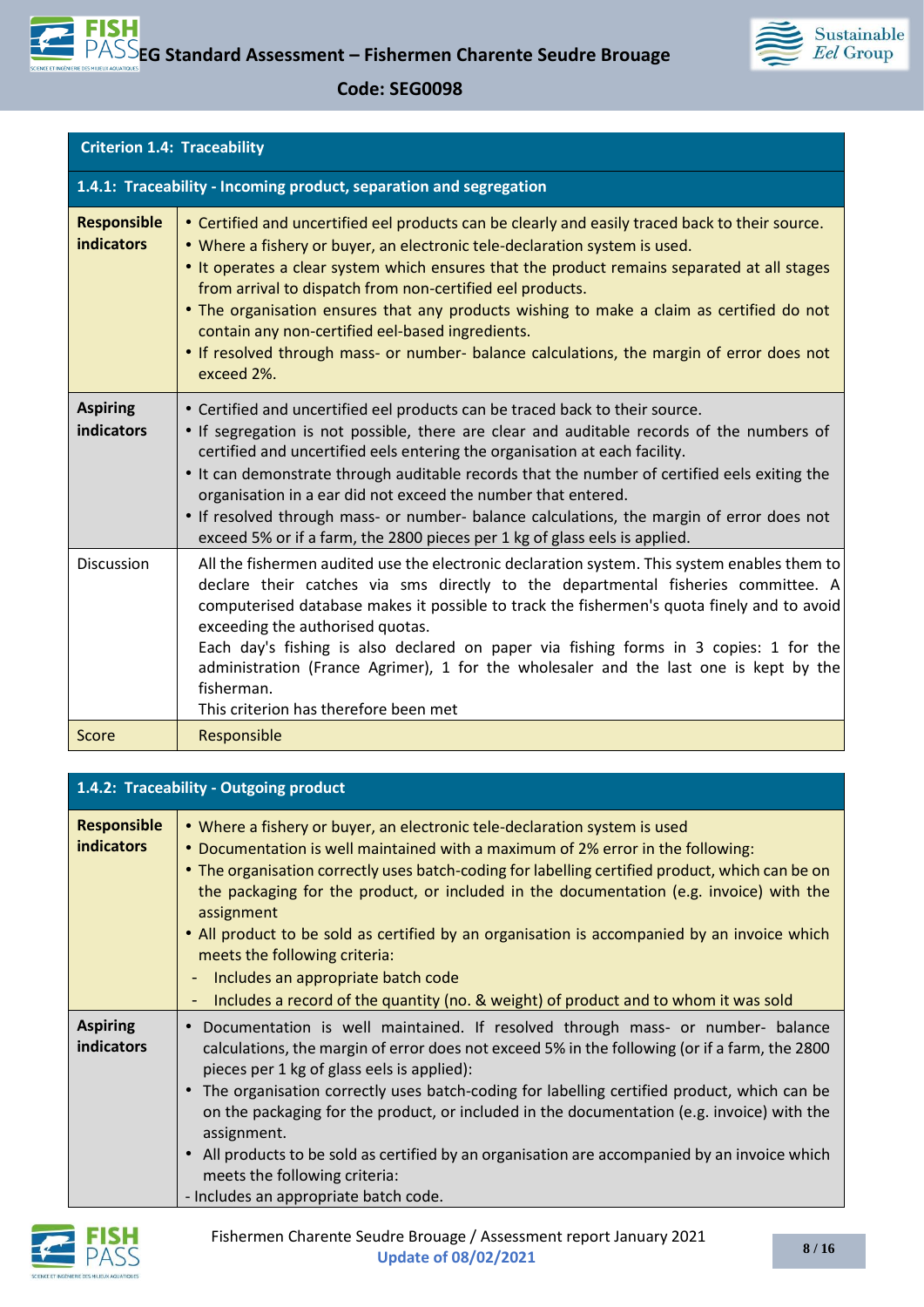

|            | - Includes a record of the quantity (no. & weight) of product and to whom it was sold.                                                                                 |
|------------|------------------------------------------------------------------------------------------------------------------------------------------------------------------------|
| Discussion | As in the previous point, this audit concerns only fishermen and they use a system of<br>electronic tele-declaration and fishing form. The criterion is therefore met. |
| Score      | Responsible                                                                                                                                                            |

| 1.4.3: Traceability - Record keeping and documentation |                                                                                                                                                                                                                                                                                                                                                                                                                                                                                                                                                                                                                                                                                            |  |
|--------------------------------------------------------|--------------------------------------------------------------------------------------------------------------------------------------------------------------------------------------------------------------------------------------------------------------------------------------------------------------------------------------------------------------------------------------------------------------------------------------------------------------------------------------------------------------------------------------------------------------------------------------------------------------------------------------------------------------------------------------------|--|
| <b>Responsible</b><br><b>indicators</b>                | The organisation operates a system that allows the tracking and tracing of all eel from<br>purchase to sale and including any steps in between. In the case of live eels this should<br>include the ability to track each batch delivered to a buyer to be connected back to a water,<br>a time period (maximum duration one month) and specific fisherman/vessel.<br>If a fisherman or buyer, a tele-declaration system is used to report catches and trade.<br>The organisation operates a system that also allows for the completion of a batch<br>reconciliation of eel product by weight over a given period.<br>The organisation maintains records for a minimum of three (3) years. |  |
| <b>Aspiring</b><br>indicators                          | The above requirements are met except that:<br>Records have been maintained for less than three (3) years<br>If a fisherman or trader, a tele-declaration system is planned to be used to report catches<br>and trade in the next season                                                                                                                                                                                                                                                                                                                                                                                                                                                   |  |
| Discussion                                             | The fishermen all use an electronic tele-declaration system and fishing forms. These data are<br>kept by the administrative authorities for more than 3 years.<br>The criterion is therefore met.                                                                                                                                                                                                                                                                                                                                                                                                                                                                                          |  |
| Score                                                  | Responsible                                                                                                                                                                                                                                                                                                                                                                                                                                                                                                                                                                                                                                                                                |  |

## **Criterion 1.5: Biosecurity & welfare – Eel and eel products are provided with minimal risk of diseases, parasites and alien species**

| 1.5.1 Eel Fishing: Biosecurity measures are adopted |                                                                                                                                                                                                                                                                                                                                                                                                                                                                                                                                                                                                                                                                                                                                                                                                                                                  |
|-----------------------------------------------------|--------------------------------------------------------------------------------------------------------------------------------------------------------------------------------------------------------------------------------------------------------------------------------------------------------------------------------------------------------------------------------------------------------------------------------------------------------------------------------------------------------------------------------------------------------------------------------------------------------------------------------------------------------------------------------------------------------------------------------------------------------------------------------------------------------------------------------------------------|
| <b>Responsible</b><br><b>indicators</b>             | • The fishery conducts good biosecurity measures such as the disinfection and drying of nets<br>and equipment between each fishing in different waters. OR<br>• The fishermen only operate in the same river or estuary, with no risk of transferring diseases<br>or alien species between catchments.                                                                                                                                                                                                                                                                                                                                                                                                                                                                                                                                           |
| <b>Discussion</b>                                   | Fishermen working on the Charente or the Seudre have a licence for these two sites. Thus,<br>some of them change site during the season. This can lead to a biosecurity risk. But<br>considering that :<br>- The sieves systematically pass through salt water during the tide.<br>- The sieves are cleaned at the end of the tide.<br>- The sieves are left out of the water between tides.<br>This makes it very unlikely that a disease or exotic species will be transported from one area<br>to another. Even if this were to happen, there is a canal between the Charente and the<br>Seudre, so these two entities are already connected and so diseases and invasive species can<br>circulate freely.<br>We consider that the criterion has been met but make recommendations to still pay attention<br>to biosecurity (part 5, page 4). |

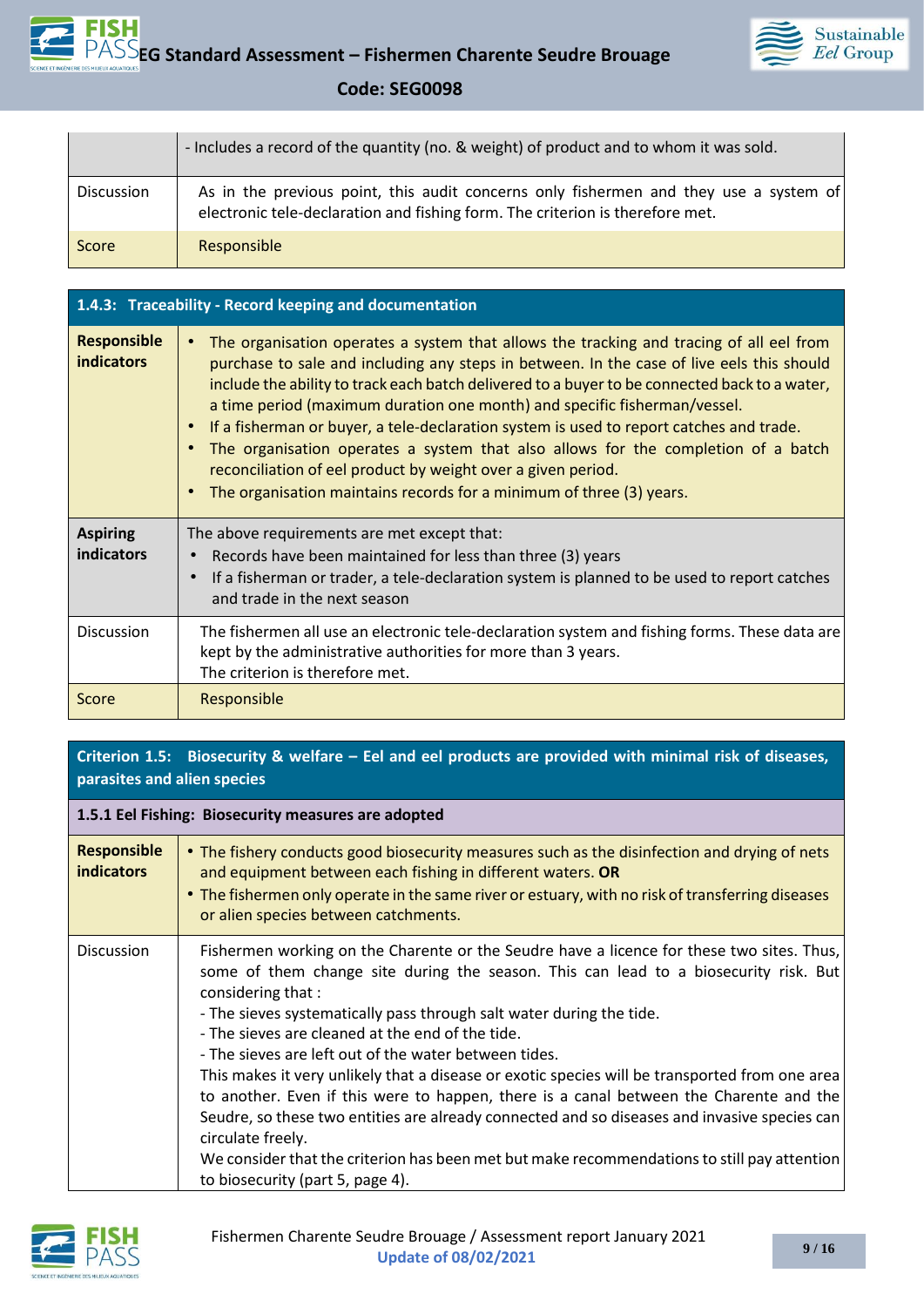



|       | The river fishermen of the Charente only operate in one sector.<br>The criterion is therefore met. |  |
|-------|----------------------------------------------------------------------------------------------------|--|
| Score | Responsible                                                                                        |  |

| <b>Summary scores for Component 1</b>           |               |
|-------------------------------------------------|---------------|
| Not met                                         |               |
| Not applicable                                  | $\mathcal{P}$ |
| Aspiring                                        | U             |
| Responsible                                     | 5             |
| Total possible                                  | 5             |
| % Responsibility (Responsible / Total possible) | 100%          |

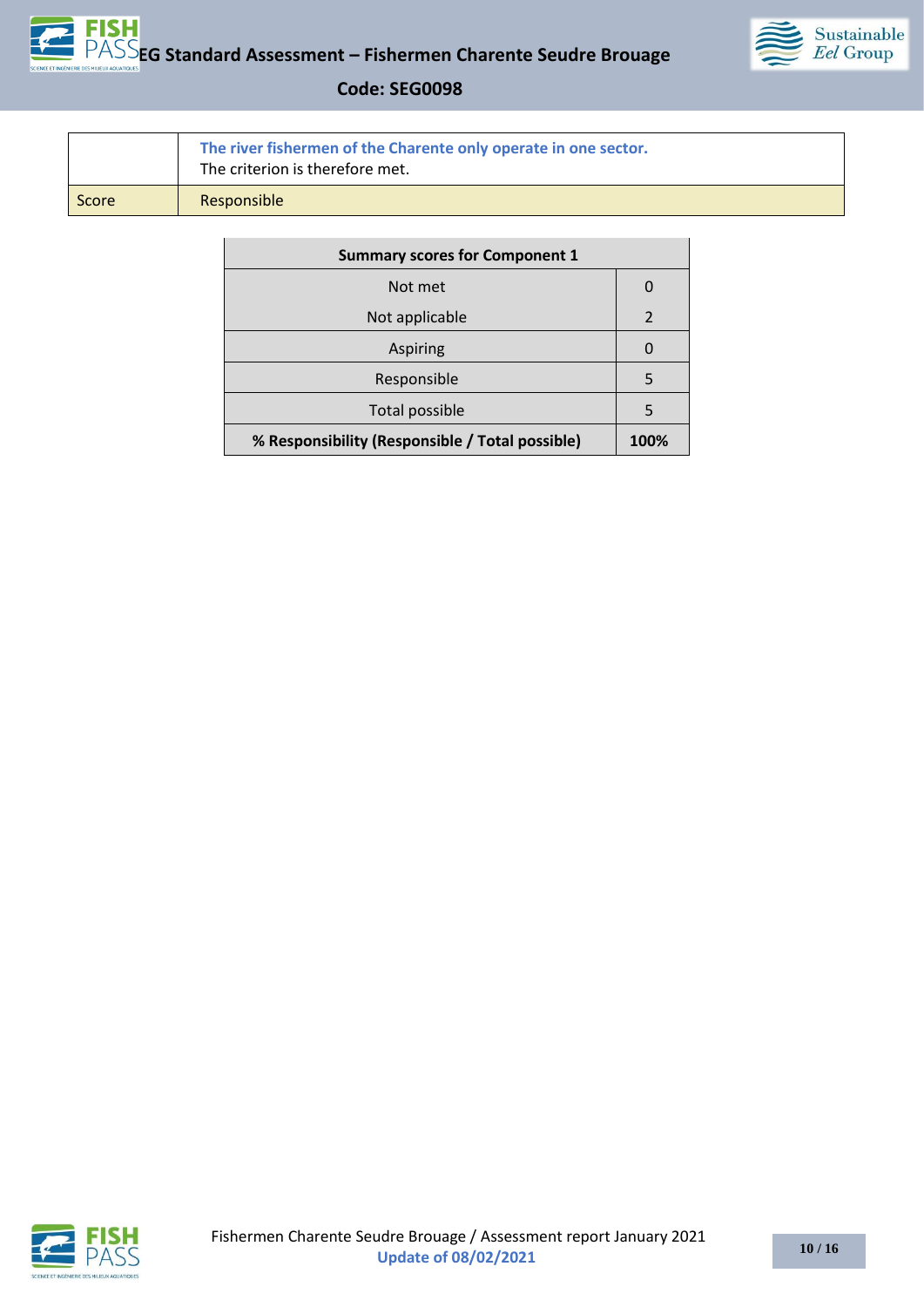

**Component 2 - Glass eel fishing** 

| Criterion 2.1: Eel fishing is in a catchment that is meeting its escapement targets |                                                                                                                                                                                                                                                                                                                                                                                                                                                                                                                                                                                                                                                                                                                                                                                                                                                                                                                                         |  |  |
|-------------------------------------------------------------------------------------|-----------------------------------------------------------------------------------------------------------------------------------------------------------------------------------------------------------------------------------------------------------------------------------------------------------------------------------------------------------------------------------------------------------------------------------------------------------------------------------------------------------------------------------------------------------------------------------------------------------------------------------------------------------------------------------------------------------------------------------------------------------------------------------------------------------------------------------------------------------------------------------------------------------------------------------------|--|--|
| <b>Weighting: 2</b>                                                                 |                                                                                                                                                                                                                                                                                                                                                                                                                                                                                                                                                                                                                                                                                                                                                                                                                                                                                                                                         |  |  |
| <b>Sustainable</b><br><b>Indicator</b>                                              | There are good data which show to the satisfaction of the fisheries authority that the EU silver<br>eel 40% escapement target (40% B0) is being achieved for the river or in the eel management<br>district.                                                                                                                                                                                                                                                                                                                                                                                                                                                                                                                                                                                                                                                                                                                            |  |  |
| <b>Responsible</b><br><b>indicators</b>                                             | There are good data which show to the satisfaction of the fisheries authority that at least 70%<br>of the Bbest target for silver eel escapement is being met in the river or eel management district.                                                                                                                                                                                                                                                                                                                                                                                                                                                                                                                                                                                                                                                                                                                                  |  |  |
| <b>Aspiring</b><br>indicators                                                       | Eel fishing is in a place accepted by the fishery authority as providing a positive contribution to<br>the eel stock or, the river or RBD is meeting 40% - <70% of the Bbest target.                                                                                                                                                                                                                                                                                                                                                                                                                                                                                                                                                                                                                                                                                                                                                    |  |  |
| <b>Discussion</b>                                                                   | The information available on this subject (Report of the Eel Management Plan in France, 2018)<br>shows that, for the moment, the objective of 40% of the B0 or 70% of the BBEST is not achieved,<br>both in the relevant Management Unit (GDC) and in the other French Management Units.<br>Moreover, we do not have precise information by watershed to make a more detailed<br>assessment of this criterion.<br>However, all the actions planned in France's Eel Management Plan (EMP) have been<br>implemented and the rebuilding of the eel stock requires long-term action. The effects of the<br>measures taken in recent years are not observable for the moment. The actions taken by the<br>fisheries sector are detailed in the following criterion.<br>Considering all this, the criterion is not met, but significant efforts have been made since the<br>establishment of the EMP, particularly by professional fishermen. |  |  |
| <b>Score</b>                                                                        | <b>Aspiring</b>                                                                                                                                                                                                                                                                                                                                                                                                                                                                                                                                                                                                                                                                                                                                                                                                                                                                                                                         |  |  |

### **Criterion 2.2: There is good progress with the applicant's responsibilities in the Eel Management Plan for the river or District**

| <b>Weighting: 2</b>                                                                                            |                                                                                                                                                                                                                                                                                                                                                                                           |
|----------------------------------------------------------------------------------------------------------------|-------------------------------------------------------------------------------------------------------------------------------------------------------------------------------------------------------------------------------------------------------------------------------------------------------------------------------------------------------------------------------------------|
| <b>Responsible</b><br><b>indicators</b>                                                                        | There is credible progress with at least 75% of the actions relating to the fishery for the<br>implementation of the Eel Management Plan for the river or eel management district.                                                                                                                                                                                                        |
| There is credible progress with at least 50% of the actions relating to the fishery for the<br><b>Aspiring</b> |                                                                                                                                                                                                                                                                                                                                                                                           |
| indicators                                                                                                     | implementation of the Eel Management Plan for the river or eel management district.                                                                                                                                                                                                                                                                                                       |
| <b>Discussion</b>                                                                                              | Professional fisheries stakeholders have implemented the majority of actions related to the<br>EMP.                                                                                                                                                                                                                                                                                       |
|                                                                                                                | So, the exploitation rate of glass eel stock has decreased significantly since the reference<br>period. This rate has been relatively stable in recent years and fluctuates around the<br>management target.                                                                                                                                                                              |
|                                                                                                                | The allocation of glass eel fishing licences has decreased by 57% between 2006 and 2018.                                                                                                                                                                                                                                                                                                  |
|                                                                                                                | The ratio of the fishing quota 40% consumption and 60% restocking is unchanged since<br>2013. However, the target of 60% glass eels for restocking in Europe has never been<br>reached, but the profession is getting closer to this target over the years. Reaching this<br>objective is dependent on the European market, which is not the responsibility of<br>professional fishermen. |

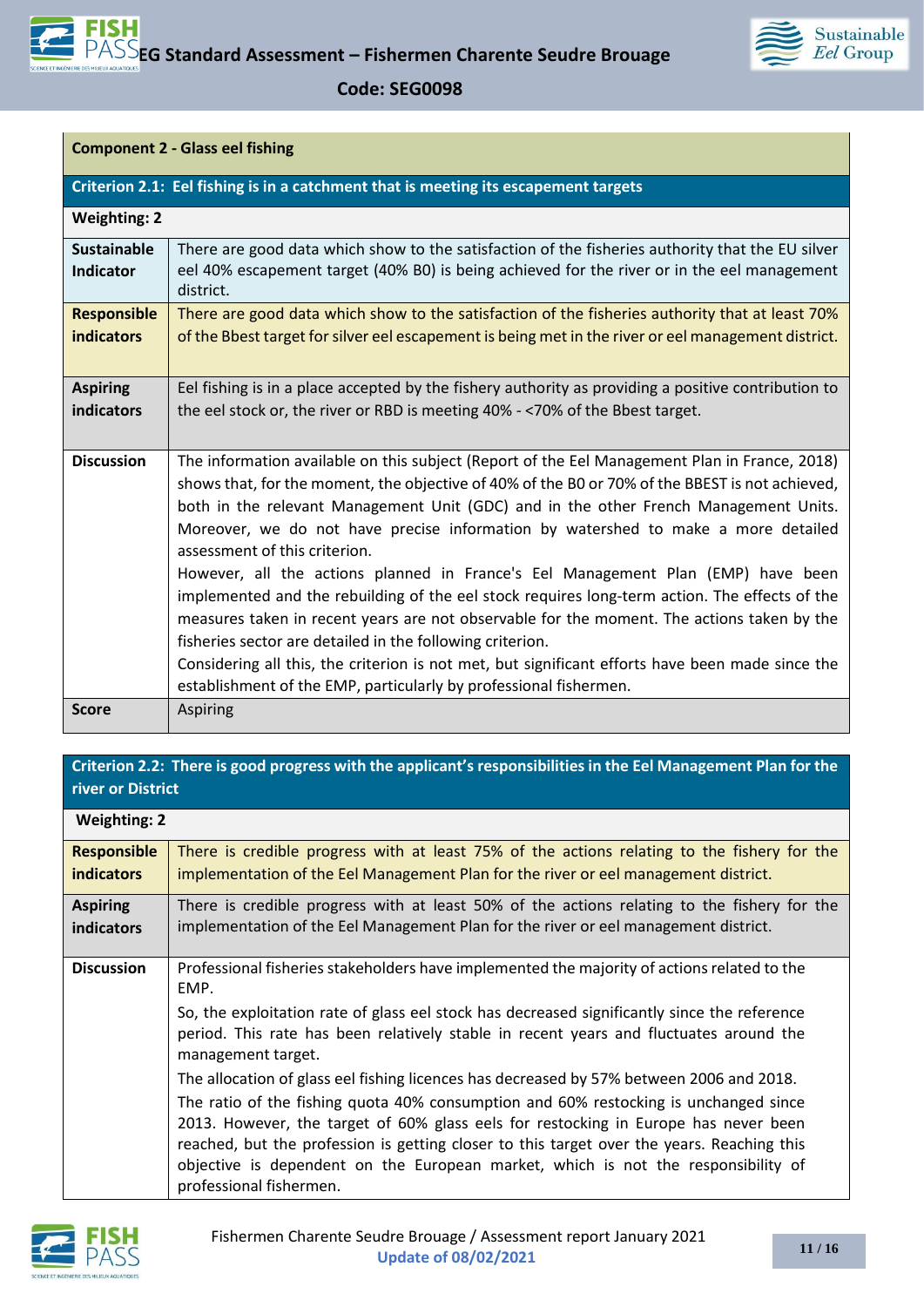

| <b>Score</b> | Aspiring                                                                                                                                                                                                                                                                                                                                                                                                                                                                                                                     |
|--------------|------------------------------------------------------------------------------------------------------------------------------------------------------------------------------------------------------------------------------------------------------------------------------------------------------------------------------------------------------------------------------------------------------------------------------------------------------------------------------------------------------------------------------|
|              | The last EMP report (2018) indicated that all actions had been completed and the<br>exploitation rate remained below 50% and close to the management target. However,<br>with the increase in quotas this year it is possible that the exploitation rate is above the<br>management target. It is not known if this is the case, but the ministerial decision to<br>increase quotas goes against the advice of scientists (to decrease). It is therefore<br>presumed that the management target is exceeded with this quota. |
|              | Despite the efforts made over many years, the quota increase for the 2021-2022 season<br>does not meet the responsibility criterion.                                                                                                                                                                                                                                                                                                                                                                                         |
|              | Finally, France allocates between 5 and 10% of annual catches to French restocking<br>operations, 5.8% in 2018.                                                                                                                                                                                                                                                                                                                                                                                                              |
|              | The overall catch quota for France has been increased for the 2021-2022 season to a total<br>of 65 tonnes, an increase of +13% compared to the previous season. Given the current<br>context and the recent ICES advice to close all eel fisheries. The increase in quotas is a bad<br>signal for the sustainability of the fishery.                                                                                                                                                                                         |
|              |                                                                                                                                                                                                                                                                                                                                                                                                                                                                                                                              |

| Criterion 2.3: The fishery is well managed |                                                                                                                                                                                                                                                                                                                                                                                                                                                                                                                                                                                                                                                                                                                                                                                                                                                                                                                               |
|--------------------------------------------|-------------------------------------------------------------------------------------------------------------------------------------------------------------------------------------------------------------------------------------------------------------------------------------------------------------------------------------------------------------------------------------------------------------------------------------------------------------------------------------------------------------------------------------------------------------------------------------------------------------------------------------------------------------------------------------------------------------------------------------------------------------------------------------------------------------------------------------------------------------------------------------------------------------------------------|
| <b>Weighting: 1</b>                        |                                                                                                                                                                                                                                                                                                                                                                                                                                                                                                                                                                                                                                                                                                                                                                                                                                                                                                                               |
| <b>Responsible</b><br><b>indicators</b>    | Fishers are licensed and provide catch and effort data via a tele-declaration system.<br>$\bullet$<br>Data on catch and effort are collected and analysed regularly by the fishery authority (at least<br>$\bullet$<br>annually at the end of the season).<br>There is a data set for at least the last 5 years that is considered by the fishery authority to<br>$\bullet$<br>be accurate, useful for statistical purposes and provide a comprehensive picture of the glass<br>eel fishery under assessment.<br>Enforcement is in place throughout the fishing area and there is no evidence of systematic<br>$\bullet$<br>non-compliance.                                                                                                                                                                                                                                                                                   |
| <b>Aspiring</b><br>indicators              | Fishers are licensed and provide catch and effort data.<br>$\bullet$<br>Data on catch and effort are collected and analysed regularly by the fishery authority (at least<br>$\bullet$<br>annually at the end of the season).<br>There is a data set for at least the last 3 years that is considered by the fishery authority to<br>be accurate and provide enough information on the glass eel fishery under assessment for<br>management and to track annual trends in glass eel arrival.<br>There is no evidence of systematic non-compliance.                                                                                                                                                                                                                                                                                                                                                                             |
| <b>Discussion</b>                          | All fishermen have a licence and carry out the electronic filing in addition to the declaration by<br>the fishing form.<br>Fishing figures are monitored throughout the season by the Fisheries Committee to know the<br>exact consumption of the quota to avoid a preventive closure.<br>The official data come from the fishing sheets sent by fishermen to the administrative<br>authorities. Thus, the Directorate of Maritime Fisheries and Aquaculture (DPMA in french)<br>collects and compiles these data. During the elver fishing season, the DPMA distributes a table<br>every week to report on the consumption of quotas in the various UGAs. In May-June, when the<br>season is over, the DPMA distributes a statistical compendium (quota consumption, market<br>price, number of wholesalers, etc.) per UGA. There is a set of reliable data for more than 5 years.<br>This criterion has therefore been met. |
| <b>Score</b>                               | Responsible                                                                                                                                                                                                                                                                                                                                                                                                                                                                                                                                                                                                                                                                                                                                                                                                                                                                                                                   |

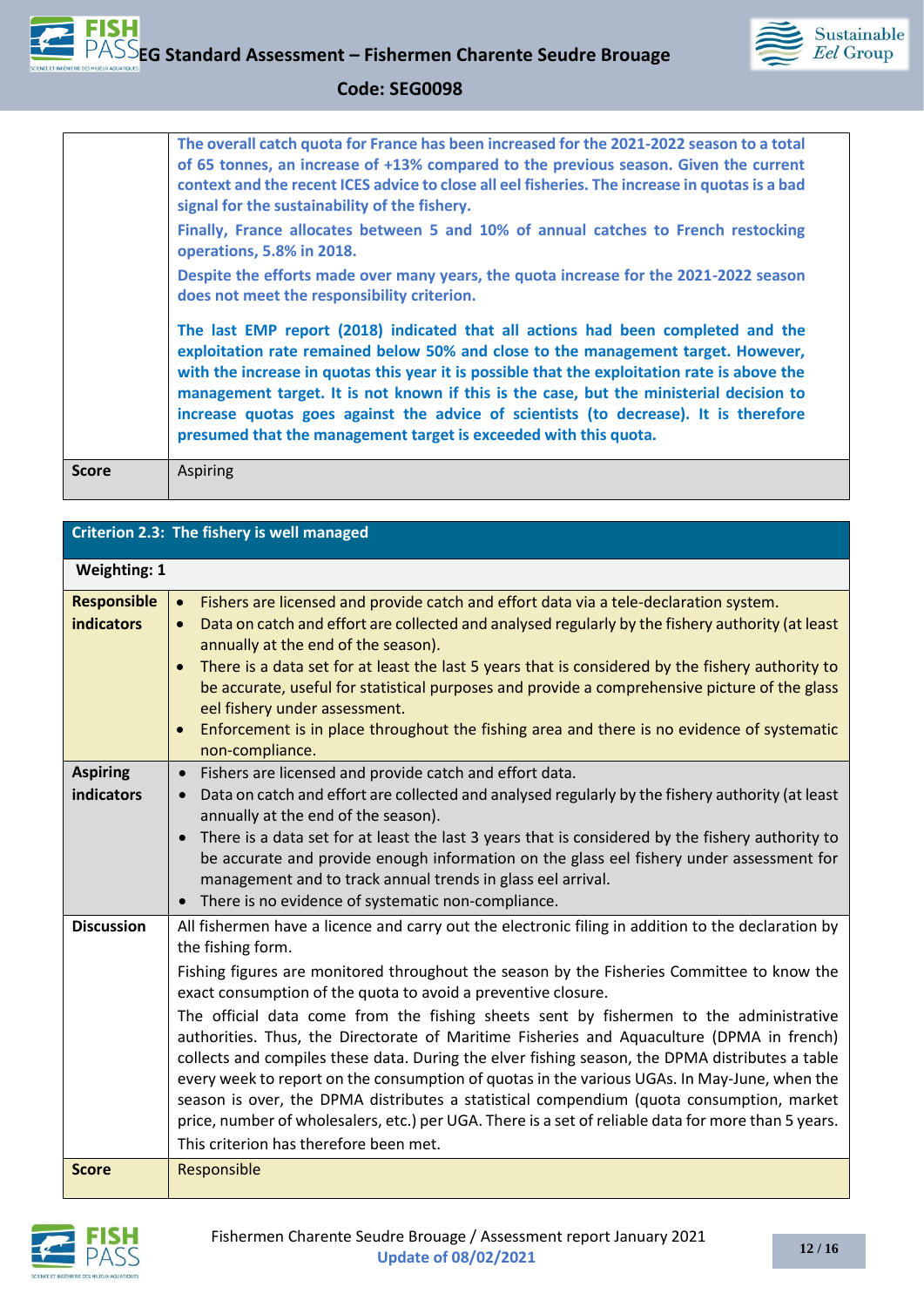

| <b>Criterion 2.4: Mortality during fishing is minimised</b> |  |
|-------------------------------------------------------------|--|
| <b>Weighting: 2</b>                                         |  |
| The contract of the United States                           |  |

| <b>Responsible</b> | • Fishing is by hand-held nets and has effective nearby holding facilities OR                            |
|--------------------|----------------------------------------------------------------------------------------------------------|
| <b>indicators</b>  | Fishing from vessels meets the following criteria:                                                       |
|                    | i) fishing is at slow speed (no more than 1 knot relative to water);                                     |
|                    | ii) haul duration is on average no longer than 20 minutes, with the maximum duration not more            |
|                    | than 30 minutes;                                                                                         |
|                    | iii) mesh size of cod end no greater than 1mm;                                                           |
|                    | iv) rest of the net designed such that glass eels do not become trapped or abraded;                      |
|                    | v) vivier tank on board and in use;                                                                      |
|                    | vi) fishermen maintain accurate daily records of mortality. OR                                           |
|                    | Fishermen can demonstrate that the mortality rate of the catch over the duration of holding<br>$\bullet$ |
|                    | in the storage facility is less than 4% for each batch captured. OR                                      |
|                    | Fishing methods (in France) meet the criteria in Category 1 of the France Good Practice<br>$\bullet$     |
|                    | Guide. OR                                                                                                |
|                    | The Carmin Indigo or similar test indicates that mortality averages less than 4%.<br>$\bullet$           |
| <b>Aspiring</b>    | Fishing from vessels meets the following criteria:<br>$\bullet$                                          |
| indicators         | i) fishing is at slow speed (no more than 1.5 knots relative to water);                                  |
|                    | ii) maximum haul duration no longer than 30 minutes;                                                     |
|                    | iii) mesh size of cod end no greater than 1mm;                                                           |
|                    | iv) rest of the net designed such that glass eels do not become trapped or abraded;                      |
|                    | v) vivier tank on board and in use;                                                                      |
|                    | vi) fishermen maintain accurate daily records of mortality. OR                                           |
|                    | • Fishermen can demonstrate that the mortality rate of the catch over the duration of holding            |
|                    | in the storage facility is between 4% and 8% for each batch captured. OR                                 |
|                    | Fishing methods (in France) meet the criteria in Category 2 of the France Good Practice<br>$\bullet$     |
|                    | Guide. OR                                                                                                |
|                    | The Carmin Indigo or similar test indicates that mortality averages between 4% and 8%.<br>$\bullet$      |
| <b>Discussion</b>  | The practices observed on the Seudre and the Charente maritime are quite similar. Thus, the              |
|                    | sieves used are rectangular (or very rarely square) in shape, with a maximum surface area of 7           |
|                    | m <sup>2</sup> each, i.e. approximately 2.4 m per 2.9 m. The width and height may vary slightly between  |
|                    | fishermen. The length of the gear is often between 6 and 7 m. Gear has a decreasing mesh size            |
|                    | with 2 mm at the entrance and 1 mm at the end, which greatly limits elver injuries due to fishing.       |
|                    | On Brouage, the sieves used are square with a length and width of 1.2 meters for a sieve about           |
|                    | 4 metres long. The mesh size is degressive, starting at 2mm and ending at 1mm. In the Saint              |
|                    | Savinien area, only hand sieves are allowed. The maximum width of the sieves is 120 cm.                  |
|                    | Fishing is carried out mainly against the current on the Seudre and Charente rivers and has a            |
|                    | speed of around 0.5 to 1.7 knots depending on the sites and the fishermen. On the Havre de               |
|                    | Brouage, the fisherman is stationary and therefore the fishing speed is zero. There is no speed          |
|                    | in the Saint Savinien sector (hand fishing).                                                             |
|                    | The length of the strokes is quite variable depending on the fishermen and the "dirtiness of the         |
|                    | water". The dirtier the water, the shorter the stroke. On the Seudre the fishing time during the         |
|                    | tide was between 15 and 20 minutes. On the Charente the duration of the strokes was less than            |
|                    | 10 minutes. On the Brouage marshes, fishing time varies from 15 to 30 minutes maximum                    |
|                    | depending on the coefficient and speed of the current. The stronger the current, the more                |
|                    | frequent are the hauls. In the Saint Savinien sector, the fishing time is almost zero. The               |
|                    | fisherman passes the sieve on the surface and raises it immediately.                                     |

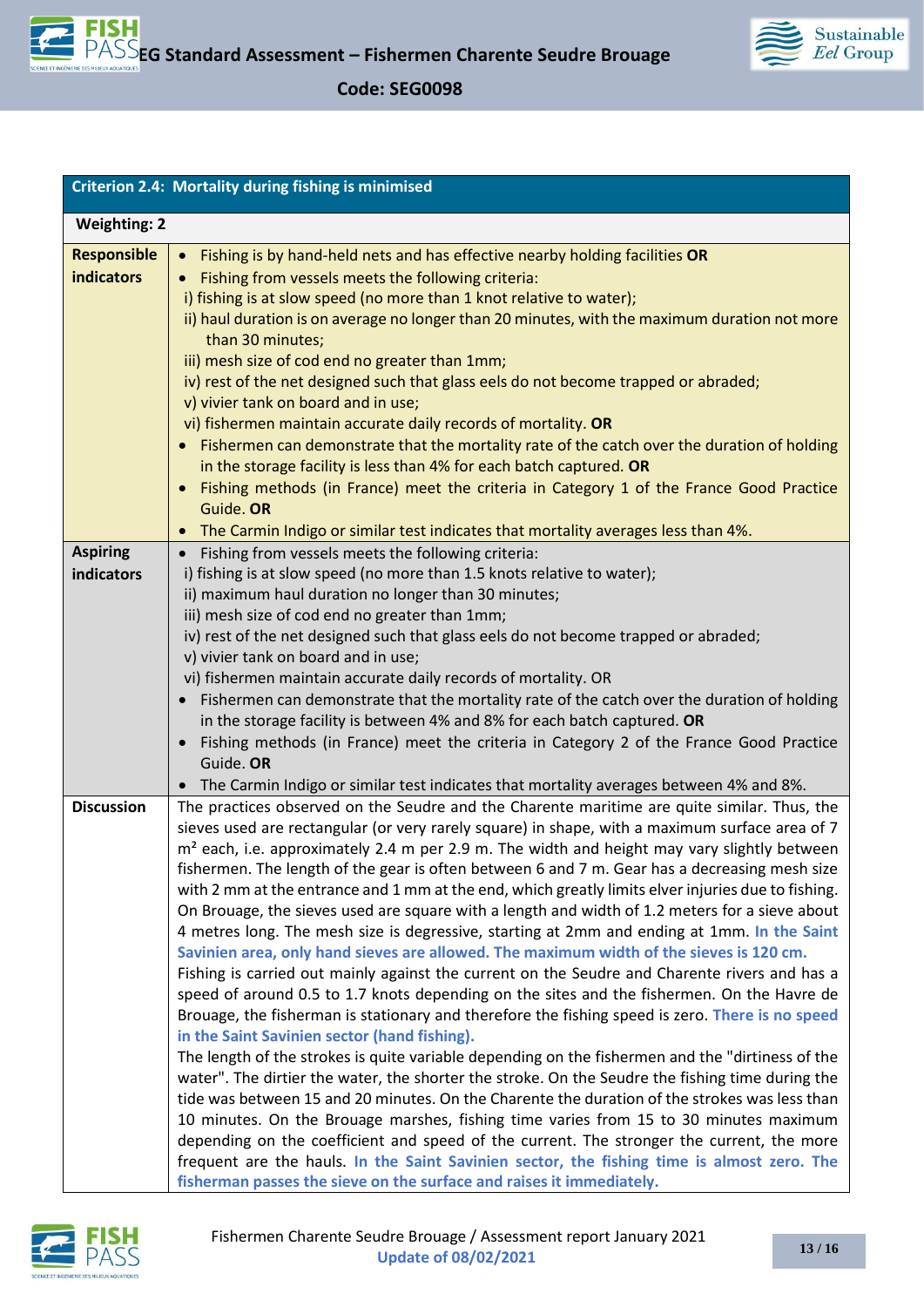

|              | For one of the fishermen on the Charente, the terminal mesh size was greater than 1mm. This           |
|--------------|-------------------------------------------------------------------------------------------------------|
|              | fisherman has already undertaken to change his nets. The mesh size of the hand sieves in the          |
|              | Saint Savinien sector is greater than 1mm. However, the fishing practised does not entail any         |
|              | risk of elvers getting stuck in the mesh (no speed and almost no fishing time).                       |
|              | No glass eels were observed trapped in any part other than the sieve bottom. However, some            |
|              | fishermen were observed with part of the net on board during the fishing action. Thus, when           |
|              | not all of the net is in the water, the "bend" created is on a section where the mesh size is greater |
|              | than 1mm, which is not in compliance with the requirements of the SEG standard. This also             |
|              | increases the pressure on the elvers.                                                                 |
|              | The catches are all passed through one or more sieves depending on the fishermen, in order to         |
|              | separate the elvers from the by-catch. All by-catches are released quickly. In addition, a few        |
|              | elvers and fish have been observed getting stuck in the nets during several strokes. This is a        |
|              | consequence of the large length of the net, which makes it difficult to empty.                        |
|              | All the fishermen audited use a fish tank with recirculation or bubbling except for the fisherman     |
|              | on Brouage. This one uses a fine-mesh net bag that he leaves in the water as a fish tank. In the      |
|              | Saint Savinien area, the fishermen do not have a fish tank. This would be possible in the boats       |
|              | but they often fish from the shore. A box (plastic or wood) topped with a reject sieve is used        |
|              | to store the glass eels during the tide.                                                              |
|              | At the end of the tide, the maritime fishermen sell the glass eels directly to the fish merchants     |
|              | at the landing port. River fishermen keep their catches in fish tanks at home.                        |
|              | Fishermen do not keep a logbook on board or at the home fish tank in order to estimate fishing        |
|              | mortality.                                                                                            |
|              | Thus, most of the criteria are met. However, some fishermen go at a speed greater than 1 knot         |
|              | and the pocket does not always appear to be spun.                                                     |
|              | For this reason, an aspiring score is recommended for this criterion.                                 |
| <b>Score</b> | <b>Aspiring</b>                                                                                       |
|              |                                                                                                       |

| Criterion 2.5: The fishery has negligible impacts on by-catch species |                                                                                                                                                                                                                                                                                                                                                                                                                                                                                                                                                                                                                                                                                                                                                                                                                                                                                                                                   |  |
|-----------------------------------------------------------------------|-----------------------------------------------------------------------------------------------------------------------------------------------------------------------------------------------------------------------------------------------------------------------------------------------------------------------------------------------------------------------------------------------------------------------------------------------------------------------------------------------------------------------------------------------------------------------------------------------------------------------------------------------------------------------------------------------------------------------------------------------------------------------------------------------------------------------------------------------------------------------------------------------------------------------------------|--|
| <b>Weighting: 1</b>                                                   |                                                                                                                                                                                                                                                                                                                                                                                                                                                                                                                                                                                                                                                                                                                                                                                                                                                                                                                                   |  |
| <b>Responsible</b><br><b>indicators</b>                               | • The fishery has a negligible impact on by-catch.<br>. By-catch is returned to the water alive as gently and rapidly as possible.                                                                                                                                                                                                                                                                                                                                                                                                                                                                                                                                                                                                                                                                                                                                                                                                |  |
| <b>Aspiring</b><br>indicators                                         | • The fishery has low-level impacts on by-catch.<br>• By-catch is returned to the water alive as gently and rapidly as possible.                                                                                                                                                                                                                                                                                                                                                                                                                                                                                                                                                                                                                                                                                                                                                                                                  |  |
| <b>Discussion</b>                                                     | The by-catches encountered are the following: Sprat, Silverside fish, Sea bass, Nilsson's<br>Pipefish, stickleback, Thinlip grey mullet, Spotted goby, Sand goby, Eel, Bitterling, Bream,<br>White shrimp, Brown shrimp. These species, caught in low numbers, are returned to the water<br>quickly and without major impacts.<br>However, at the different sites, the sock (terminal part of the net) is quite long and some fish<br>may get stuck in it for several consecutive strokes. In this case the chances of survival of these<br>fish are greatly reduced.<br>In the Saint Savinien sector, sticklebacks and roach were caught in addition to elvers.<br>Depending on the fishermen, these by-catches are released more or less quickly.<br>It therefore appears that practices can have a low impact on by-catch. An improvement must<br>be made on this side, so this criterion only reaches the aspiring indicator. |  |
| <b>Score</b>                                                          | <b>Aspiring</b>                                                                                                                                                                                                                                                                                                                                                                                                                                                                                                                                                                                                                                                                                                                                                                                                                                                                                                                   |  |

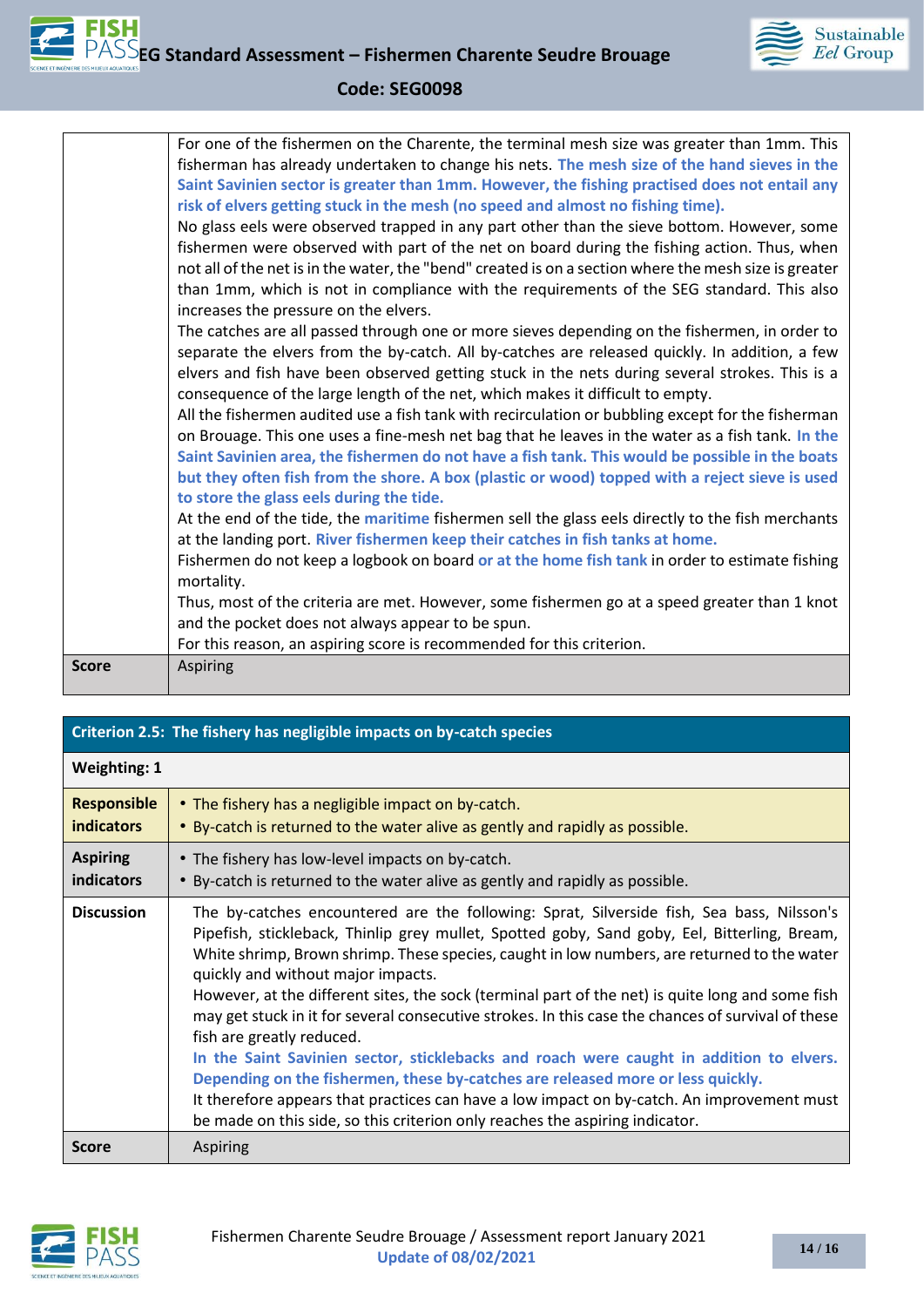

#### **Criterion 2.6: The fishery has negligible impacts on rare or other protected species**

| Weighting: 1                            |                                                                                                                                                                                                                                                                           |
|-----------------------------------------|---------------------------------------------------------------------------------------------------------------------------------------------------------------------------------------------------------------------------------------------------------------------------|
| <b>Responsible</b><br><b>indicators</b> | The fishery has no direct interactions resulting in mortality or injuries with other species that<br>are considered vulnerable, threatened, endangered or are protected under national or<br>international law.                                                           |
| <b>Aspiring</b><br>indicators           | Interactions, resulting in mortality or injury, with other species that are considered vulnerable,<br>threatened, endangered, or are protected under national or international law, are rare and have<br>no overall measurable impact on the population.                  |
| <b>Discussion</b>                       | Among the species caught, the presence of eels was noted in the sieves. The fishermen take<br>care to put them back into the water. We did not observe the presence of other vulnerable or<br>protected species during boarding.<br>The criterion has therefore been met. |
| <b>Score</b>                            | Responsible                                                                                                                                                                                                                                                               |

| Criterion 2.7: The fishery has negligible impacts on habitats |                                                                                                                                                                                                                                                                                                  |  |
|---------------------------------------------------------------|--------------------------------------------------------------------------------------------------------------------------------------------------------------------------------------------------------------------------------------------------------------------------------------------------|--|
| <b>Weighting: 1</b>                                           |                                                                                                                                                                                                                                                                                                  |  |
| <b>Responsible</b><br><b>indicators</b>                       | The fishing gear does not cause any damage to the benthos.                                                                                                                                                                                                                                       |  |
| <b>Aspiring</b><br>indicators                                 | Damage to the benthos by gear is limited or minimal.                                                                                                                                                                                                                                             |  |
| <b>Discussion</b>                                             | The practices observed are mainly carried out in open water and therefore far from the bottom.<br>Although it may happen that some fishermen fish more at the edge, they keep a reasonable<br>height in relation to the benthos so as not to touch it.<br>This criterion has therefore been met. |  |
| <b>Score</b>                                                  | Responsible                                                                                                                                                                                                                                                                                      |  |

| <b>Criterion 2.8: Transport</b>         |                                                                                                                                                                                                                                                                                                                                                                                                                                   |
|-----------------------------------------|-----------------------------------------------------------------------------------------------------------------------------------------------------------------------------------------------------------------------------------------------------------------------------------------------------------------------------------------------------------------------------------------------------------------------------------|
| <b>Weighting: 1</b>                     |                                                                                                                                                                                                                                                                                                                                                                                                                                   |
| <b>Responsible</b><br><b>indicators</b> | The operator holds the relevant transport authorisations.<br>There is a Transport Plan in place to minimise travel time – this meets the Transport<br>requirements for vertebrates.<br>Packing is done in a way that minimises handling, time and stress.<br>$\bullet$<br>Eels are kept cool and wet with an adequate supply of oxygen.<br>$\bullet$                                                                              |
| <b>Discussion</b>                       | The fishing form is filled in at the end of the tide, before leaving the boat. All sea fishermen<br>sell directly to the fish wholesaler in the port when they disembark.<br>The river fishermen transport the glass eels to their home tanks and then deliver them to<br>the fishmonger a few days later.<br>All fishermen use a plastic or polystyrene crate to land the elvers before sale.<br>The criterion is therefore met. |
| <b>Score</b>                            | Responsible                                                                                                                                                                                                                                                                                                                                                                                                                       |